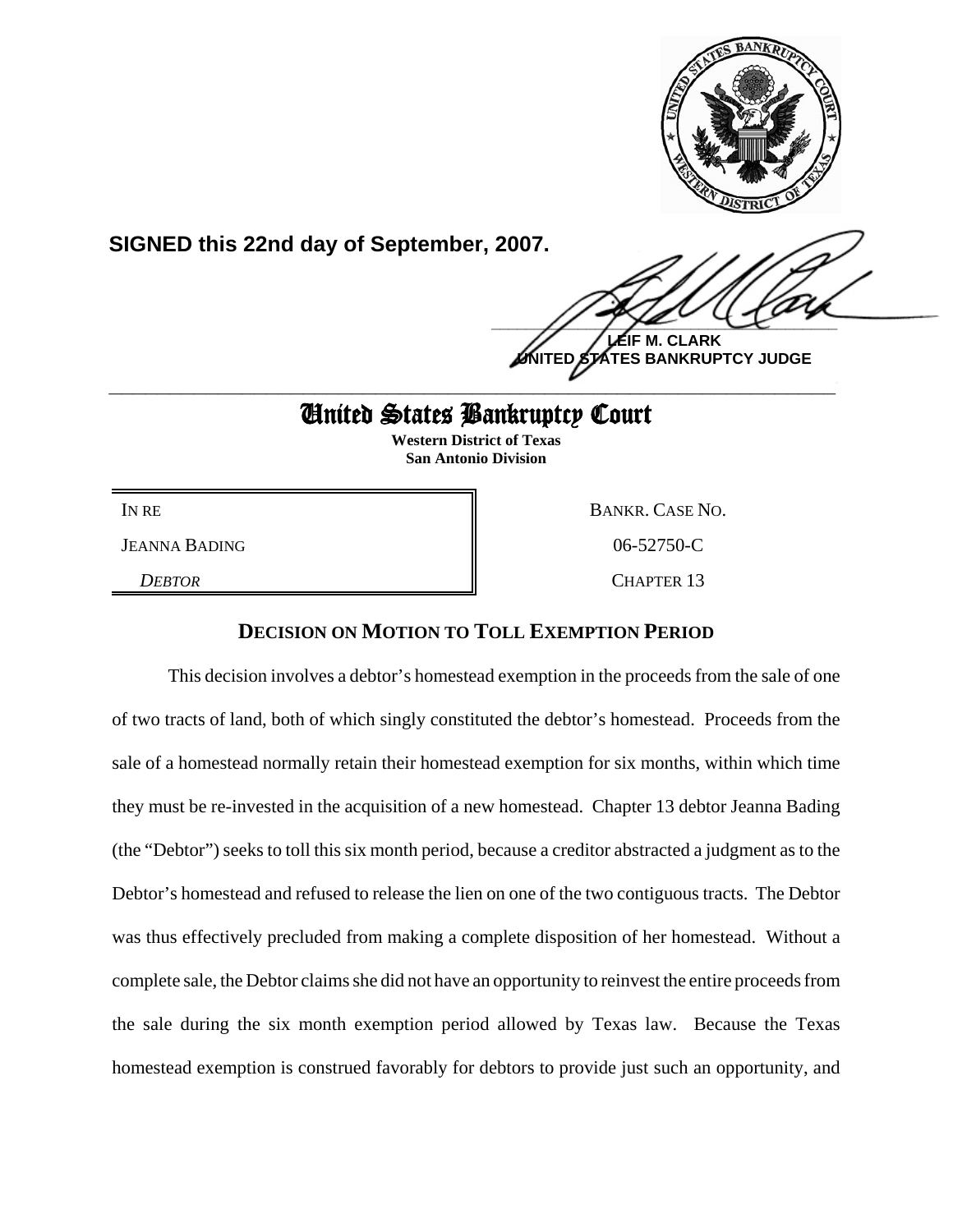because the judgment creditor's actions effectively deprived the Debtor of this opportunity, the court grants the Debtor's motion to toll the exemption period, relying on Texas authority for such a tolling.

### **BACKGROUND**

The Debtor owned two contiguous tracts of land, which she purchased within a few months of each other. She later built a house, which happened to be entirely located on one of the two tracts. Later, she was sued by a creditor, Gulfside Supply, Inc.  $d/b/a$  Gulfeagle Supply ("Gulfside"). Gulfside eventually obtained a judgment, which it abstracted in the deed records, and commenced collection activity, including litigation in an attempt to enforce the abstract of judgment against the real property where she lived. Meanwhile, the Debtor found a willing buyer to purchase the property, but Gulfside's abstract of judgment prevented her from consummating the sale.<sup>1</sup>

Gulfside eventually consented to voluntarily release its lien as to one of the two tracts (the one on which the house was built), but refused to release its lien on the other tract. The buyer agreed to proceed with the purchase in two stages, closing on the one tract, and holding off closing on the other until the Debtor could resolve the abstract of judgment lien question on the second tract. On December 4, 2006, the Debtor closed the sale as to the first tract and received \$142,761.29 as proceeds from this first stage sale. The buyer of the property agreed to lease back the house to the Debtor while she attempted to resolve the dispute over the second tract.

 $<sup>1</sup>$  Even though the property was homestead under Texas law, such that the abstract of judgment is unenforceable as</sup> a matter of law, title companies are notorious cowards. Thus, a judgment creditor who otherwise might have no legitimate right to assert a lien on a judgment debtor's homestead can nonetheless tie up the property because the title company will refuse to issue clear title unless the abstract of judgment is cleared. That puts the debtor to the Hobson's choice of either paying off the judgment to free up her homestead, or initiating litigation, at great expense and time, to clear the judgment–in the meantime likely losing the sale because the buyer is unwilling to wait. Thus, an otherwise entirely invalid judgment lien can nonetheless significantly impair a debtor's homestead rights, a fact of life recognized by the Fifth Circuit in justifying the use of section 522(f)(1) to avoid such liens on property exempt from such liens under the Texas Constitution–even though Texas law purports to state that such judgment liens can never attach to homestead as a matter of law. *See Henderson v. Belknap (In re Henderson)*, 18 F.3d 1305, 1309-11 (5th Cir. 1994), *cert. den.*, 130 L.Ed.2d 490, 115 S.Ct. 573 (1994).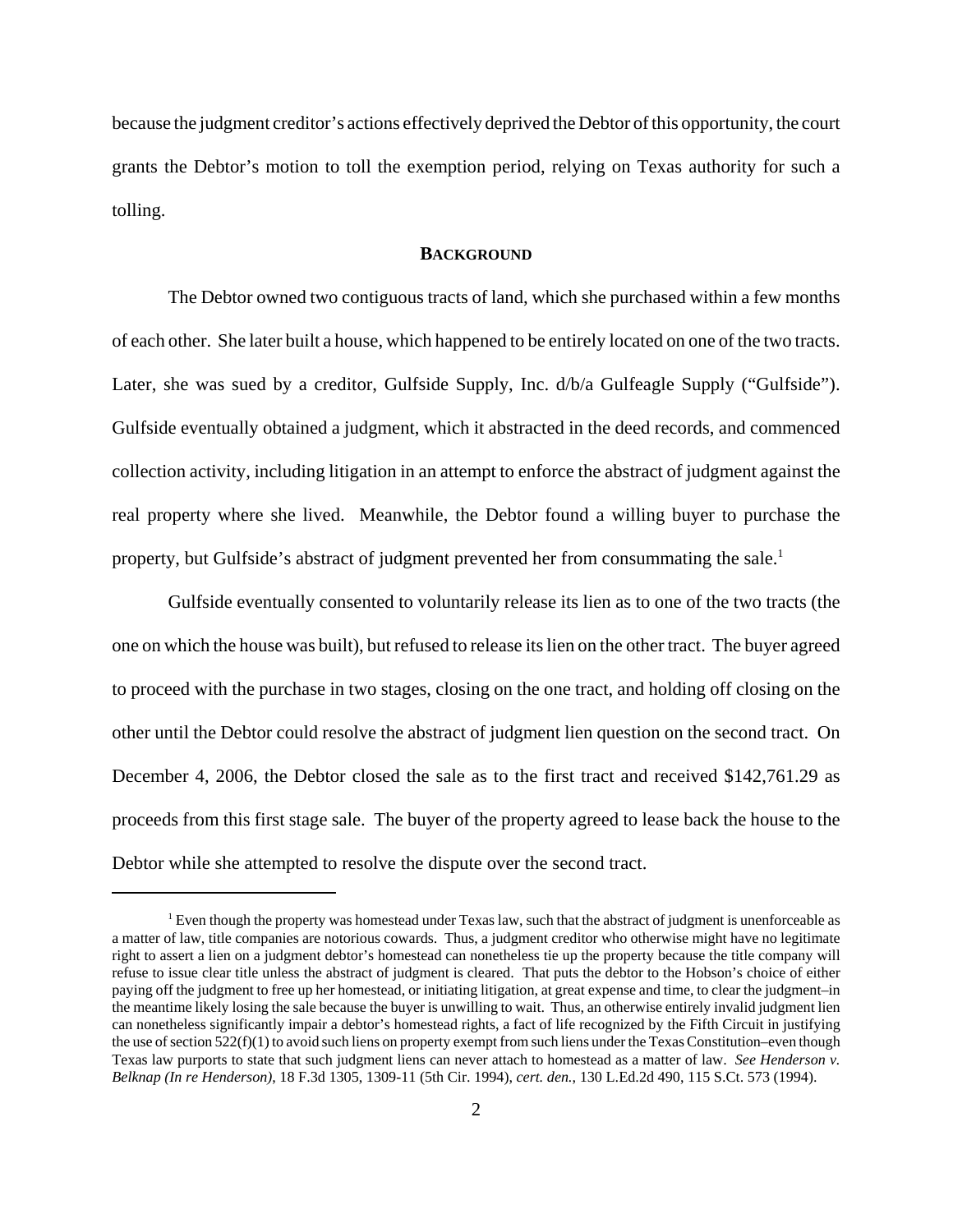On December 29, 2006, the Debtor filed this Chapter 13 bankruptcy case. She claimed the state exemptions under section 522(b)(3). Texas law gives its citizens a homestead exemption in up to 10 acres of real property in an urban area, in one or more contiguous tracts, and any improvements thereon, without dollar limitation. *See* TEX. PROP. CODE, §§ 41.001(a), 41.002(a) (Vernon 2000). In addition, Texas law gives its citizens a continuing exemption in the proceeds from the sale of a homestead for six months after the date of the sale. *See id.* § 41.001(c). The Debtor here claimed the remaining unsold lot as exempt homestead, as well as the proceeds from the sale of the other lot. The exemptions were not challenged by either the trustee or any creditor, and so were allowed by operation of law. *See* 11 U.S.C. § 522(*l*); *see also Taylor v. Freeland & - Kronz*, 503 U.S. 638, 642-43, 118 L.Ed.2d 280, 112 S.Ct. 1644, 1647-48 (1992) (holding that a failure to object to exemption claims within the time provided under Bankruptcy Rule 4003(b) acts as a bar to later objections).

The Debtor also filed a Motion to Avoid Lien (Docket No. 20), pursuant to section  $522(f)(1)$ , with respect to the remaining unsold tract in order to clear Gulfside's judgment lien from that property. That motion was granted,<sup>2</sup> but it was also at that point in time that the Debtor realized the legal position that Gulfside intended to take as to the proceeds from the sale of the first tract. Gulfside, relying on *Zibman v. Tow (In re Zibman),* 268 F.3d 298, 304-05 (5th Cir. 2001), took the position that, when six months elapsed from the date of the closing on the first tract, the Debtor's homestead exemption in those proceeds would evaporate by operation of law unless the Debtor had

<sup>&</sup>lt;sup>2</sup> The order granting the lien avoidance was entered on May 1, 2007 (Docket No. 21). On July 10, 2007, the Debtor filed a motion to sell the remaining tract to the same purchaser as had originally intended to buy both tracts together (Docket No. 30). The sale motion was granted on July 26, 2007 (Docket No. 32), and the Debtor closed on that sale the same day, receiving an additional \$67,089.27 in proceeds from the second sale.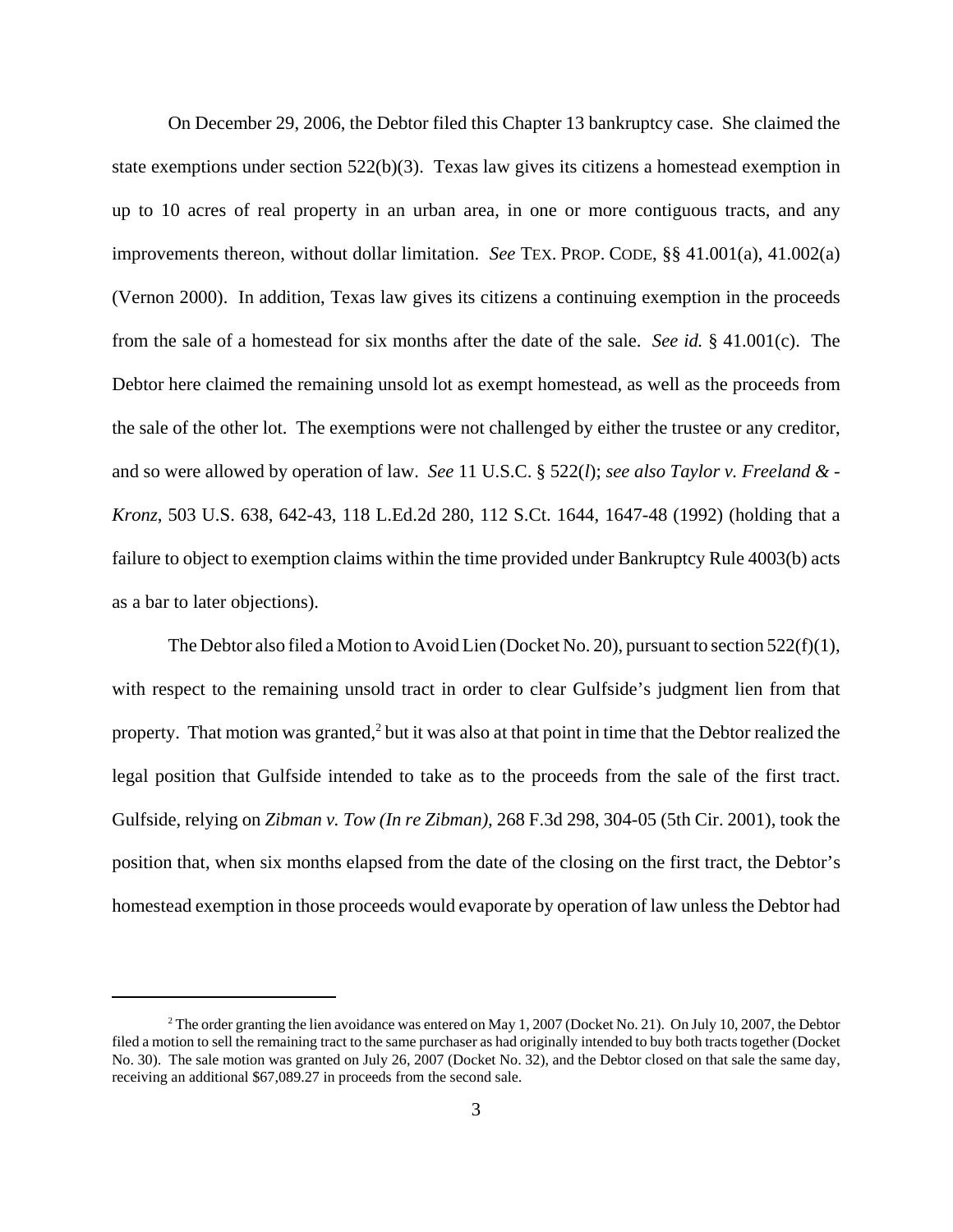reinvested those proceeds in another homestead.<sup>3</sup> The Debtor, realizing that Gulfside intended to lay claim to those proceeds by enforcing its abstract of judgment against them, filed this motion (the "Motion") on June 4, 2007, seeking to toll the running of the six month period for reinvesting homestead proceeds from the first stage sale (Docket No. 26). The Debtor relied on *dicta* from *Zibman*, which questioned why no party in that case had not asked for such an extension and suggested that if the debtors in *Zibman* had so requested such an extension, the result might have been different. *See id.* at 305 n.30 (citing *Jones v. Maroney*, 619 S.W.2d 296 (Tex.Civ.App. – Houston [1st Dist.] 1981, no writ)). The Motion to toll drew an objection from the creditor, and was set for hearing.

At the hearing, the evidence consisted of a set of stipulations by the parties (which this court on the record accepted), exhibits attached to those stipulations (which this court agreed could be used as evidence without resubmission as separate exhibits), and testimony from the Debtor. The Debtor testified that, at all relevant times, both tracts of property were used and intended to be used by the Debtor as her homestead for her and her family. She added that there was a single fence around both tracts, and no fencing to demarcate the two tracts. No competent evidence was presented to suggest any serious doubt about the homestead nature of both tracts.<sup>4</sup> The docket also reflects that the creditor did not challenge the Debtor's claim of exemption in either the proceeds from the sale of the first tract, or her claim of exemption on the remaining unsold tract.

<sup>&</sup>lt;sup>3</sup> In *Zibman*, the court of appeals for the Fifth Circuit held that an intervening filing of a bankruptcy petition during the six month period during which proceeds from the sale of a homestead were exempt did not freeze the exemption period. *Id.* at 305.

<sup>4</sup> Counsel for Gulfside attempted to introduce some question on this point through his cross-examination of the Debtor, but elicited no testimony to bolster the questions he attempted to raise through his cross-examination. Counsel also failed to submit any exhibits to support the contentions raised in his questioning. For reasons stated later in this decision, the question whether Gulfside's objection to the debtor's exemption claim was in good faith is largely irrelevant anyway.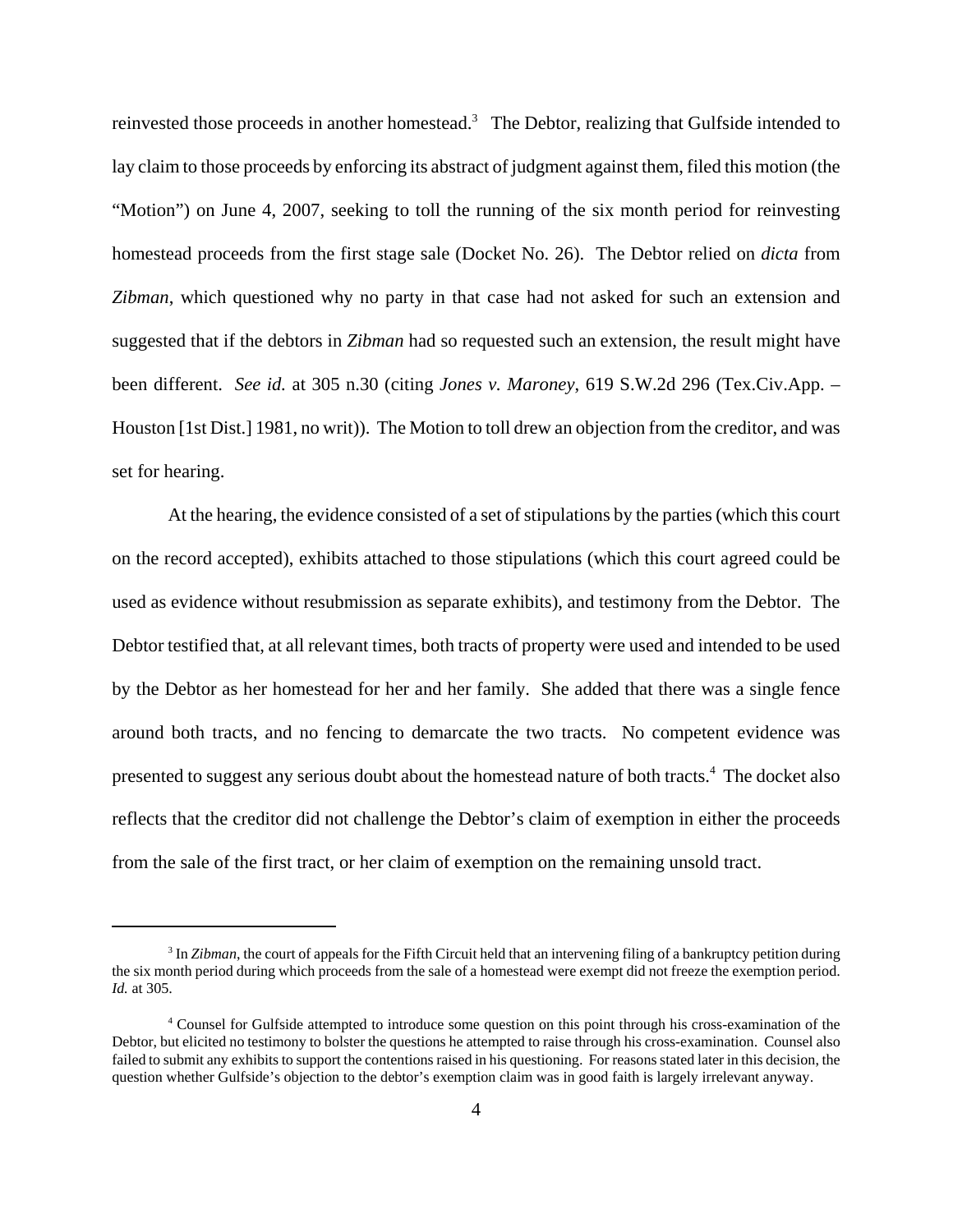The Debtor testified that she had not reinvested the proceeds from the sale of the first tract for a couple of reasons. The first reason was a practical one—the Debtor claims that she was unable to find a suitable new home using the proceeds from the sale of just one of the two tracts. The Debtor stated that she wanted to continue to live in the Bulverde area, as her child attended a Christian school there and she did not want to have to stop sending her there. She also testified that obtaining new financing was difficult. The second reason was also practical, but in a legal sense. The Debtor testified that she was concerned that if she did find another home and reinvest the proceeds from the sale of the first tract, she would find herself with two homesteads—the remaining unsold tract and the newly purchased home. She knew that one cannot own two homesteads in Texas, and feared that in buying a new one she would lose her homestead rights in the second of the two lots that had constituted her previous homestead. If the homestead protection was lost on that second lot, she feared that Gulfside would then promptly snatch it up. That legal problem was solved, but not until May 1, 2007 when the court entered an order avoiding Gulfside's judicial lien as to the unsold tract.

To date, the Debtor has not reinvested the proceeds from either tract, in part because of the pendency of this dispute.

### **ANALYSIS**

Gulfside maintains that, under *Zibman*, the proceeds from the sale of the first tract of property are no longer exempt, because the six month period for reinvestment lapsed on or about June 4, 2007. Gulfside has not argued, but seems to suggest, that the proceeds from the sale of the second lot are similarly vulnerable if they are not reinvested within six months after their receipt (which was July 26, 2007).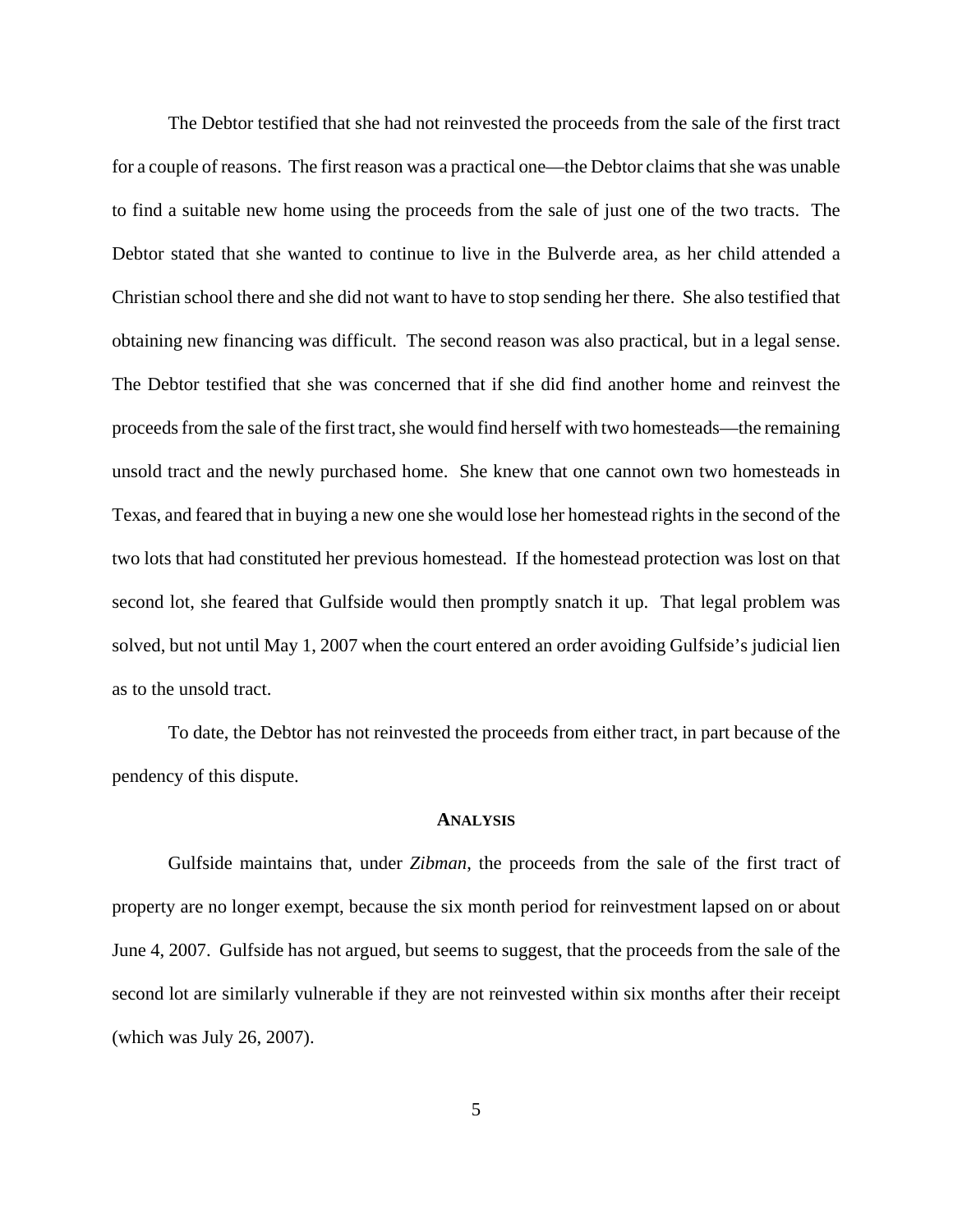The Debtor has two arguments which need to be addressed here. First, the Debtor argues that Texas law permits a court, in equity, to toll the six month period provided in the statute, under situations such as are presented here. Second, the Debtor contends that the six month period has not even commenced to run until July 26, 2007, because the sale of the homestead was not fully completed until the second tract was released from dispute by this court's May 1, 2007 order voiding Gulfside's lien, and finally sold. Thus, the Debtor contends, she should have until six months after July 26, 2007 to reinvest the proceeds, as a matter of state law.<sup>5</sup>

The court agrees with the Debtor on both of these grounds, though the stronger ground is the second. The protection given in section 41.001(c) of the Texas Property Code extends to proceeds from the sale of a *homestead*, not to sales of parcels of property that might make up a homestead. TEX.PROP.CODE § 41.001(c) (Vernon 2000). The homestead itself is defined in the Property Code: "If used for the purpose of an urban home . . . the homestead of a family . . . shall *consist of* not more than 10 acres of land which *may be in one or more contiguous lots*, together with any improvements thereon." *Id.* § 41.002(a) (emphasis added). Thus, the homestead may *consist* of more than one lot, but all of the lots taken together *constitute* the homestead.

The Debtor in this case found a buyer for her entire homestead, who was ready, willing, and able to close on the purchase of *both* tracts in December 2006. The barrier that prevented the entire sale from being consummated at that time was Gulfside's refusal to release its abstract of judgment

<sup>&</sup>lt;sup>5</sup> The Debtor also argued that Gulfside should have no sustainable basis for claiming that any of the monies in question might cease to be exempt, because Gulfside failed to object to the debtor's claim of exemptions within the time allowed under Rule 4003(b). *See* FED.R.BANKR.P. 4003(b). Gulfside responds that a creditor should not be required to file a "conditional objection" based on what *might* happen after the close of the time allowed for objection to exemptions, on pain of those exemptions being allowed as a matter of law under section 522(*l*). The court agrees with Gulfside on this issue. Were the rule otherwise, then trustees and creditors alike would have a duty to object in every proceeds case, just to make sure they preserved their rights. That strikes the court as an unnecessary formality, and one that is difficult to square with the rationale employed by the Fifth Circuit in *Zibman* to reach its result.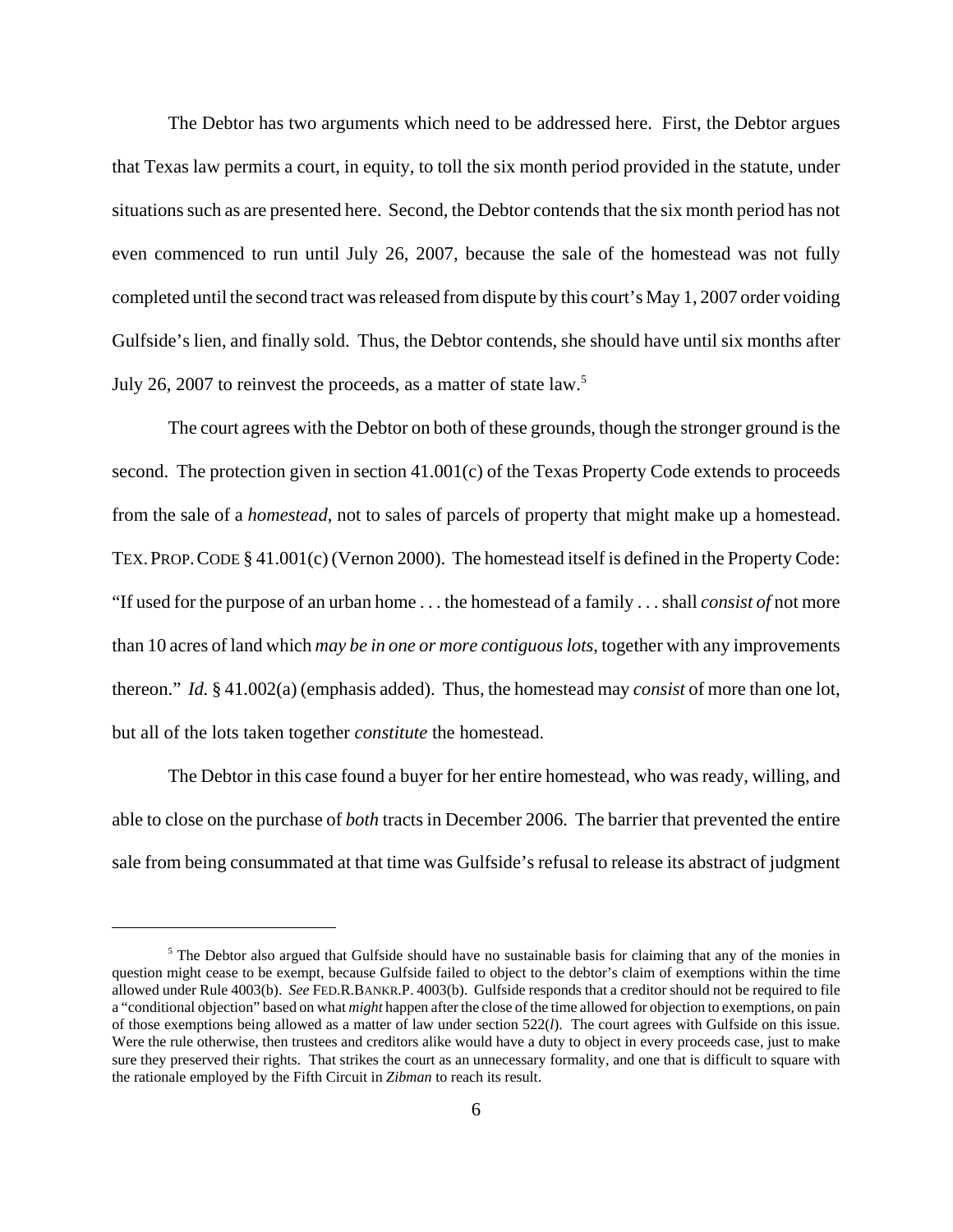lien against one of the two tracts. As it was, the Debtor chose to sell *part* of her homestead at that time, with the rest to be sold as soon as she could figure out a way to get rid of the cloud on title that Gulfside created.<sup>6</sup> But for Gulfside's insistence that it not release that abstract of judgment lien on the second tract, the Debtor would have been able to sell the entire homestead in a single transaction. The Debtor could then have proceeded to seek to reinvest those proceeds, and would have had until June 4, 2007 to do so. Had she not done so, then *Zibman* would have applied and she would have lost her homestead protection on the proceeds.

That, however, is not what happened here. Gulfside's actions forced the Debtor into a difficult catch. On the one hand, she could have reinvested the proceeds from the partial sale of only the first tract of land in a new homestead, but risk promptly losing her homestead claim to the second tract under Texas' rules relating to abandonment. *See England v. FDIC (In re England)*, 975 F.2d 1168, 1175 (5th Cir. 1992) ("[A]bandonment by the acquisition of another homestead is one way a claimant forfeits his or her rights to exempt sale proceeds of the former homestead."); *In re Evans*, 135 B.R. 261, 264 (Bankr. S.D.Tex. 1991) ("Due to the abandonment of his previous homestead and his claim of exemption for his current homestead, the debtor may not impress upon the remaining proceeds from the sale of his previous homestead any type of homestead character."). Alternatively, the Debtor could have waited for the cloud on the title on her unsold tract to be cleared so that the balance of her homestead could be sold, but then risk losing the exemption on the first tranche of proceeds if that process (and the sale and reinvestment process) took longer than six months from December 4, 2006 (the first stage sale), assuming Gulfside took the position that those

<sup>&</sup>lt;sup>6</sup> Lest she lose the selling opportunity entirely. The sale of the first tract yielded gross proceeds of \$620,000, but a net of just \$142,761.29. That in turn suggests a pre-existing lien against the property likely in excess of \$400,000. *See* Debtor's Statement of Financial Affairs, Question 10 (Other Transfers), Docket No. 1. Thus the sale might have been motivated in part by the debtor's inability to continue servicing the debt. The record is unclear on this point, however.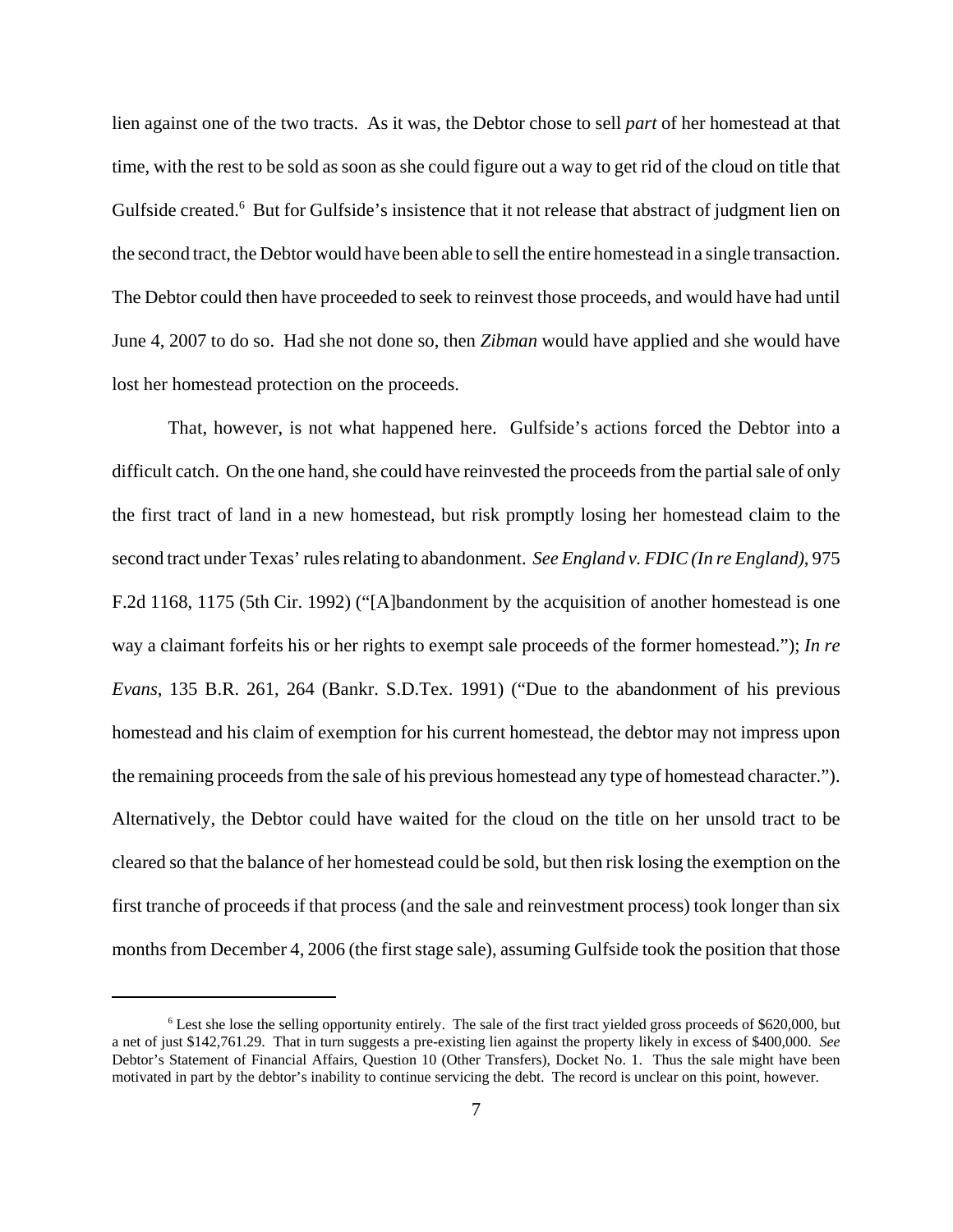proceeds had to be re-invested or lose their homestead protection. Gulfside, of course, took precisely that position. Gulfside argues, it would seem, that the Debtor should lose either way. By this argument, Gulfside stands to gain a significant tactical advantage by the simple *fiat* of having refused to release a lien it was never entitled to assert against this property in the first place.<sup>7</sup>

The odd and inequitable result Gulfside seeks to achieve – destroying the debtor's homestead rights by simply being obstructionist – is wholly at odds with the salutary purpose of the homestead exemption. The construction offered up by Gulfside all but invites other creditors to intentionally engage in this sort of "partial release" tactic with the hope of backing debtors into this sort of corner.<sup>8</sup> The construction also fights with the time-honored principle in Texas that its homestead laws are to be construed liberally, so as to further the intent expressed in the Texas Constitution that the homestead be protected and the debtor not be left without a home. *See Whiteman v. Burkey*, 282 S.W. 788, 789 (Tex. 1926); *Woods v. Alvarado State Bank,* 19 S.W.2d 35, 35-36 (Tex. 1931); *Wallace v. First Nat. Bank,* 35 S.W.2d 1036, 1040 (Tex. 1931) ("The courts of this state have held, and it is now undoubtedly the settled rule, that the homestead laws are to be liberally construed to effectuate their beneficient purposes"); *see also Bradley v. Pac. S.W. Bank (In re Bradley),* 960 F.2d 502, 507 (5th Cir. 1992), *cert. den.*, 507 U.S. 971, 113 S.Ct. 1412, 122 L.Ed.2d 783 (1992) ("Because homesteads are favorites of the law, we must give a liberal construction to the

<sup>&</sup>lt;sup>7</sup> Gulfside asserts that its refusal to release the lien as to the second tract of land was a good faith challenge to the Debtor's claim that the tract was part of her homestead and, thus, exempt. As will be discussed *infra*, for the purposes of tolling section 41.001(c) of the Texas Property Code, good faith is irrelevant. If a creditor wishes to challenge the homestead status of a debtor's property, the creditor must pay the price of such a challenge—that is, it must wait even longer to reach the proceeds from the sale of a debtor's homestead.

<sup>&</sup>lt;sup>8</sup> The facts of this case are far from out of the ordinary. There are many subdivisions in the San Antonio area alone where the homeowner may be likely to own two to ten acres of property, consisting of contiguous lots (not all of which may have been acquired in a single transaction) and which are used as homestead. Hill Country Village, Fair Oaks Ranch, Anaqua Ranch, Cross Creek Ranch, Timberwood Park, Cordillera Ranch, and many others come to mind.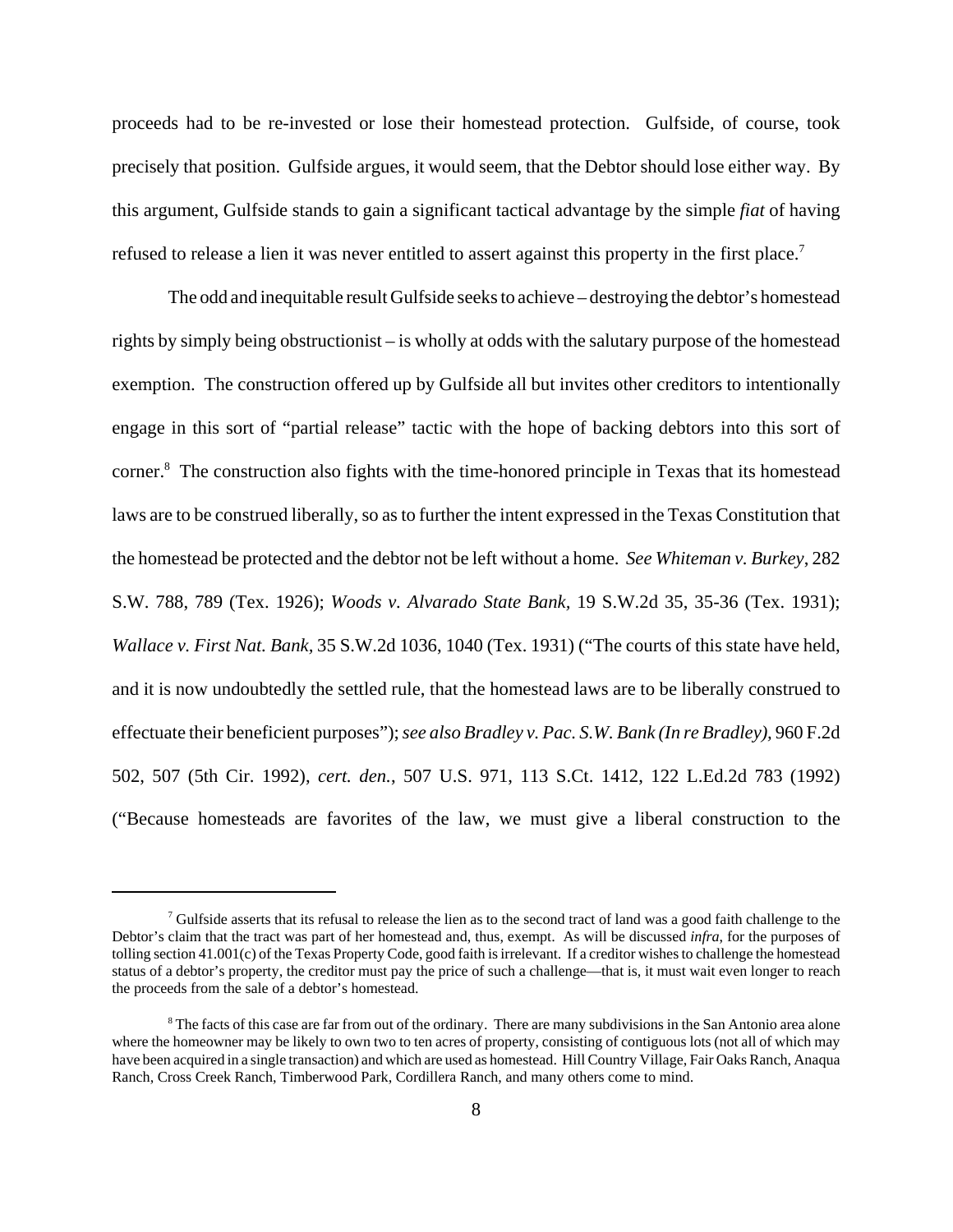constitutional and statutory provisions that protect homestead exemptions."); *In re England*, 975 F.2d at 1174. A construction which effectively eviscerates these protections is one that ought to be eschewed if there is another plausible construction that would comport with protecting the homestead.

Indeed, when Texas courts *have* been confronted with similar facts, those courts have set out equitable principles and rules of construction that advance just that purpose. In *Jones v. Maroney*, a Texas court of appeals ruled that, due to a creditor's abstract of judgment lien asserted against the homestead of the judgment debtors, the judgment debtors had no practical opportunity to invest the proceeds from the voluntary sale of their homestead within the six month period afforded by the statute, and that, as such, the six month period ought to be "tolled." *Jones v. Maroney*, 619 S.W.2d 296 (Tex.Civ.App.—Houston [1st Dist.] 1981, no writ); *see also In re Zibman*, 268 F.3d 298, 305 n. 30 (5th Cir. 2001) (citing *Maroney* in a footnote for the proposition that the court might justifiably have tolled the exemption period had the debtors requested such a tolling during the exemption period). Gulfside argues that *Maroney* case is factually distinguishable from this case, but this court does not believe that it is distinguishable in any way that is significant to the outcome of this case.

In *Maroney*, the judgment debtors voluntarily sold their homestead with a title company handling the closing. *Maroney*, 619 S.W.2d at 297. Because the judgment creditor asserted an abstract of judgment lien against the debtors' homestead, the title company withheld the proceeds of the sale that was otherwise due to the debtors. *Id.* Three weeks later, the debtors filed an action seeking a declaration that the proceeds from the sale were exempt from garnishment. *Id.* A few days shy of six months after the initial sale of the debtors' homestead, a district court in Harris County held that the proceeds were exempt under the applicable homestead statute and extended the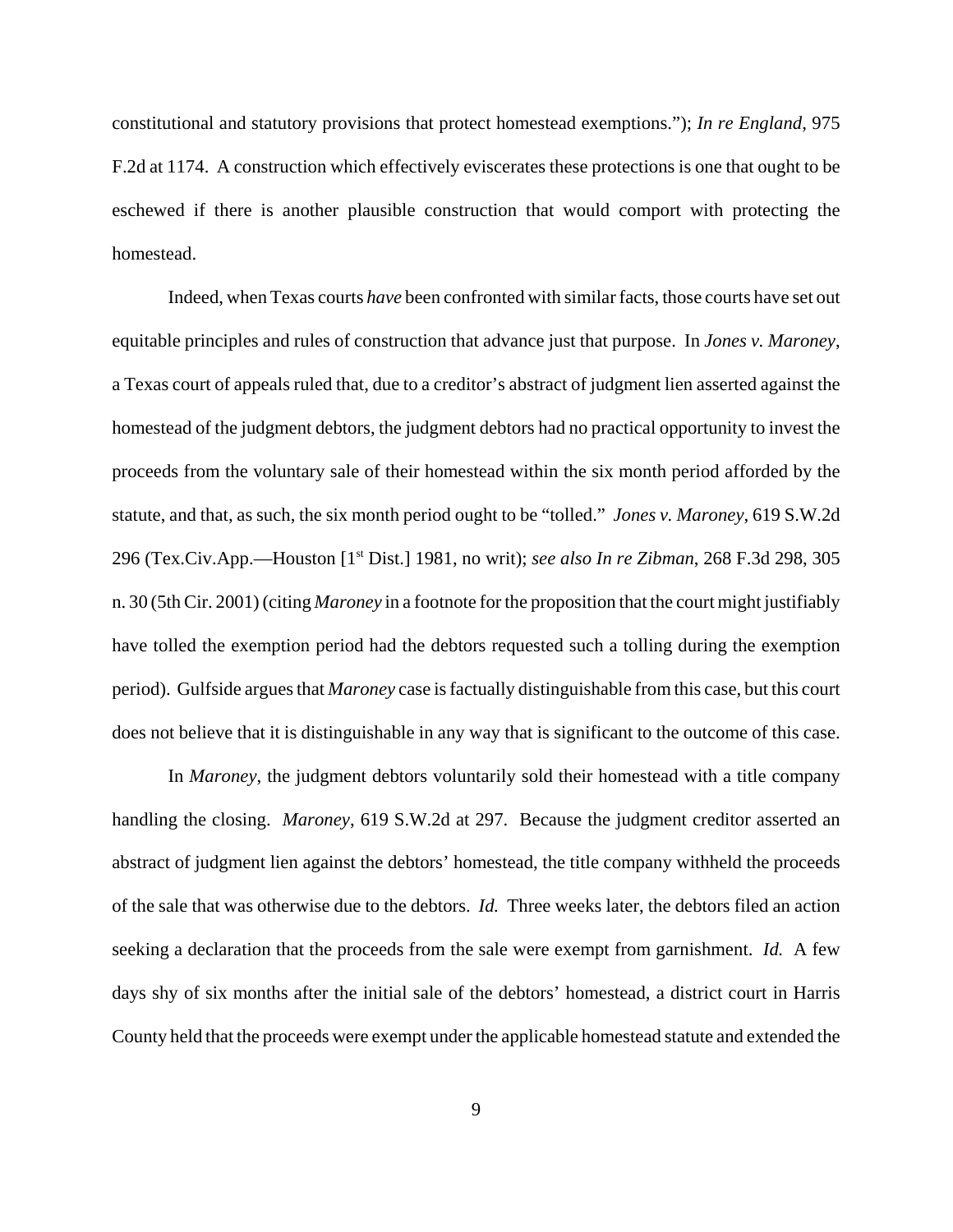period during which the cash proceeds would remain exempt. *Id.* On appeal, the creditor asserted that such an extension could only be made by the legislature. *Id.* However, in affirming the lower court, the court in *Maroney* noted that the debtors were denied an "opportunity to exchange or invest proceeds from the voluntary sale of their homestead within the 6 [sic] month period after such sale since the proceeds were withheld from them by virtue of an abstract judgment lien asserted against their homestead." *Id.* As a result, the court refused to allow the creditor to gain a tactical advantage over the debtors by tying up the proceeds from the sale of their homestead. *See id.* at 297-98 ("Thus, it becomes apparent that the purpose for which the [homestead] statute was enacted would be destroyed if the court would not toll the statute during the period of time the proceeds were involved in court litigation.")

While Gulfside says that *Maroney* is distinguishable on its facts, in truth, this court could not conceive of a case more on point.<sup>9</sup> Gulfside, in granting a release of its judgment lien as to the first tract of land but not as to the second tract of land comprising the Debtor's homestead, gained the same kind of tactical advantage over this Debtor, effectively depriving her of the ability to re-invest the proceeds from the sale of her homestead.10 Like the debtors in *Maroney*, the Debtor sought to

<sup>9</sup> *All* cases are factually distinguishable at some level. Lawyers learned in law school that the true "white horse" case that is "on all fours" with the facts of a given live dispute rarely, if ever, exists. Were the test of applicability of a given precedent that it must meet the "white horse/on all fours" standard, every new case would have to be decided without the benefit of any precedent. That kind of *ad hoc* anarchy is not, one would hope, the current state of how law is done.

 $10$  Gulfside takes the position that the Debtor has six months from the sale of the first tract of land to reinvest the proceeds from that sale before the proceeds lose their exempt status under section 41.001(c) of the Texas Property Code. Should the Debtor reinvest those proceeds in a new homestead before selling the second tract of land, Gulfside argues that the second tract will lose its exempt status (as one cannot have two homesteads). Thus, the effect of Gulfside's insistence on not releasing its lien on one of the two tracts was to force the debtor to sacrifice part of her homestead (the second tract) in order to preserve her homestead interest in the proceeds of the first tract. *See In re Evans*, 135 B.R. 261, 264 (Bankr. S.D.Tex. 1991). Only if the debtor were willing to sacrifice part of her homestead could she preserve the rest, because of Gulfside's abstract of judgment. Alternatively, the debtor could choose to wait until the second tract could finally be sold – but would in the process risk the possibility that a court might determine that she thereby lost her homestead interest in the proceeds of the first tract. The debtor is justifiably entitled to a resolution of these legal questions before re-investing proceeds, because otherwise the debtor risks losing part of her homestead to which she is otherwise entitled as a matter of law. *See* TEX.PROP.CODE, § 41.002(a) (defining "the homestead" as "one or *more* contiguous tracts").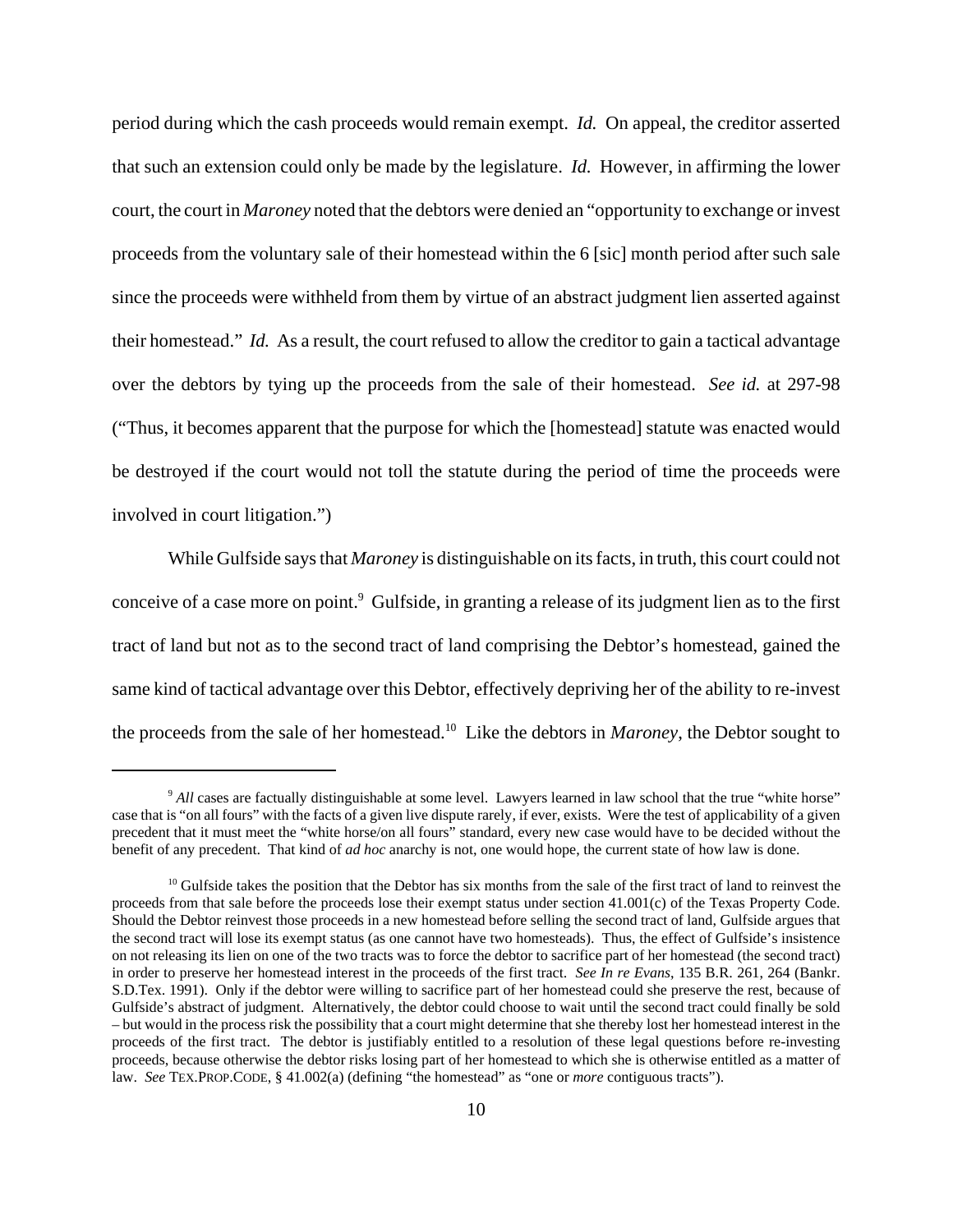sell her homestead voluntarily. And, like the debtors in *Maroney*, the Debtor here was unable to reinvest the proceeds from the sale of her homestead due to a lien asserted by Gulfside against the Debtor's property.

The only factual distinction in *Maroney* is that the debtors in *Maroney* owned a homestead consisting of only *one* tract of land. However, section 41.002(a) of the Texas Property Code makes clear that the number of contiguous tracts comprising one's homestead is completely irrelevant to whether all the tracts, taken together, constitute a single homestead. Whether a debtor's homestead consists of a single tract of land or 100 tracts of land, a homestead is still a homestead. In this case, the Debtor's homestead consisted of *two* contiguous tracts, not one, as in *Maroney*. *See* TEX. PROP. CODE § 41.002(a). But nothing in *Maroney* remotely suggested that the court's reasoning was limited to the single-tract homestead. If anything, the rationale employed by the *Maroney* court has even greater force in the two-tract case, precisely because of the opportunities that two tracts present for strategic behavior that might jeopardize a debtor's homestead claim.

But for Gulfside's refusal to release its lien on the second tract the Debtor's homestead, the Debtor in this case would have sold her homestead in its entirety in a single transaction. The evidence is uncontroverted on this point. The Debtor's inability to sell her homestead in its entirety put her to the Hobson's choice of either going through with only a partial sale of her homestead (and risking the possibility that a court might hold that the six month period started running from receipt of those proceeds), or holding off on the sale entirely while filing an action to avoid Gulfside's lien as to the second tract (but risk losing the buyer all together).<sup>11</sup> The Debtor in this case chose the first

 $11$  Buyers are not fungible. The evidence established that the Debtor found a ready, willing, and able buyer to purchase her homestead in its entirety. Had the Debtor decided to hold off the sale in favor of selling both tracts together, it is entirely plausible that the buyer could have walked away from the sale, leaving the Debtor with no proceeds to reinvest at all. That, in effect, would allow a creditor with an otherwise invalid abstract judgment lien to restrict the debtor's free alienation of her homestead, effectively compromising one of the valuable incidents of homestead ownership: the right to sell.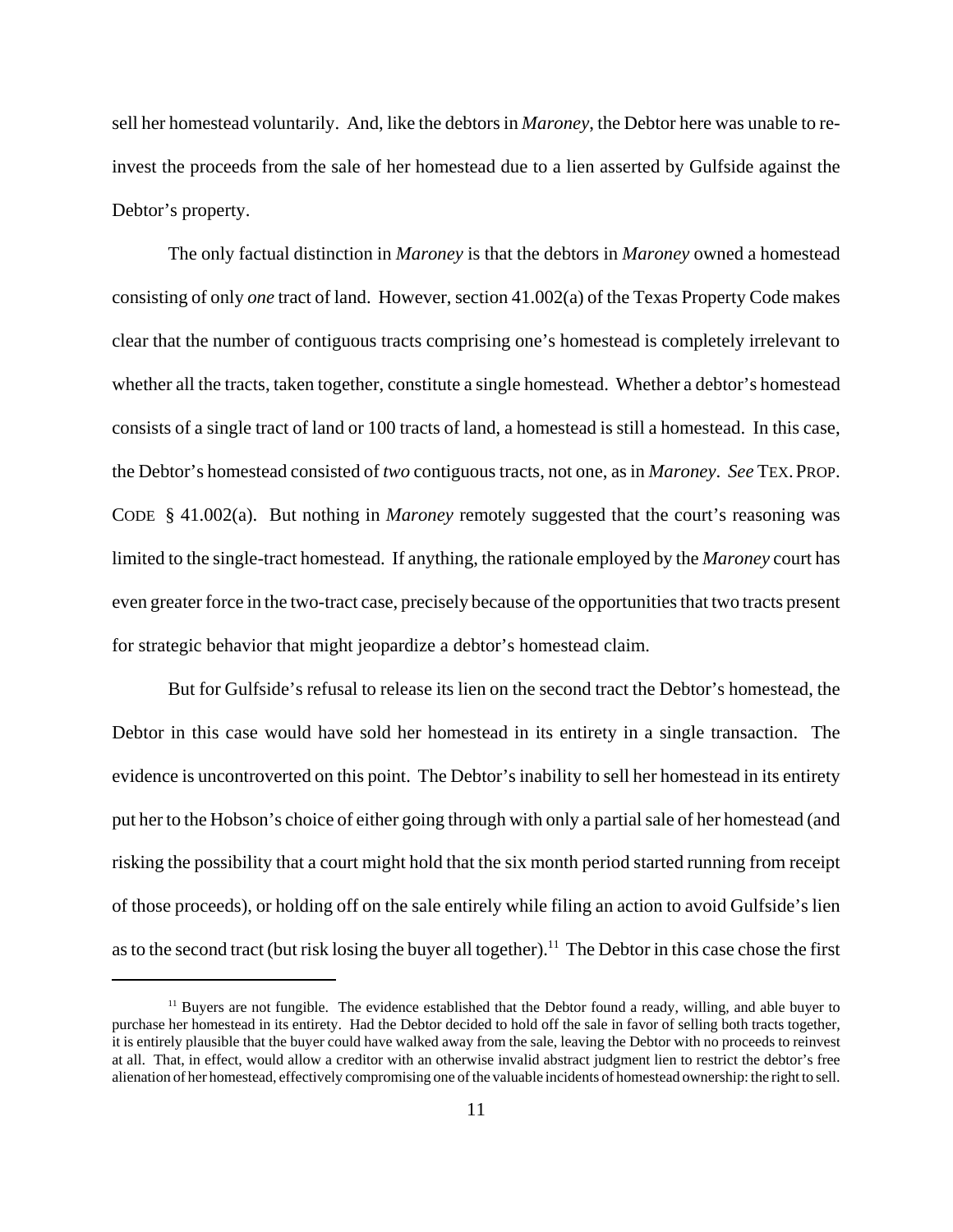option—to sell her homestead in two steps. The thrust of Gulfside's argument is that, in so doing, the Debtor has effectively surrendered part of her homestead – due solely as it turns out to Gulfside's own conduct in refusing to release its lien on the second tract. Gulfside's action effectively threatened to deprive the Debtor of a portion of her homestead – either the proceeds from the first tract, or the remaining unsold second tract. That action, in this court's view, has no meaningful distinction from the situation in which the action of a creditor operates to withhold *all* of the proceeds from the sale of a homestead (as the court in the *Maroney* case held).

As in *Maroney*, it is the refusal of the creditor here to release its abstract of judgment lien that places at least part of the Debtor's homestead in jeopardy. The lien prevented the sale of the entire homestead as a unit. She sold one of the two tracts in order to avoid losing her buyer.<sup>12</sup> If she reinvested the proceeds from the first tract into a new home, she likely would have lost her homestead claim in the *second* tract, exposing it to creditor claims.<sup>13</sup> If she didn't reinvest the proceeds from the first tract, she risked losing her exemption in the proceeds from the *first* tract. Nothing in *Maroney* even remotely says that a creditor's refusal to release a lien is permissible so long as it only requires a debtor to lose only *part* of her homestead. Nor has the court found any Texas case that supports such a notion. As a direct result of Gulfside's actions, the Debtor has been

<sup>&</sup>lt;sup>12</sup> As it turns out, the Debtor's decision to move forward with the sale was prescient. By March 2007, the collapse of the "housing bubble" was already the topic of national discussion. *See* Paul Krugman, "The Big Meltdown," *New York Times* ( Op-Ed, March 2, 2007). By July 2007, that collapse had led to the bankruptcies of a number of mortgage companies. *See* "American Home Mortgage Seeks Chapter 11 Bankruptcy Protection" *New York Times* (Business, August 7, 2007) (discussing filings by New Century Financial and others as well). By August 2007, the worst credit crunch in recent memory had gripped Wall Street, threatening the demise of one of the largest home mortgage companies in the nation, and sending the stock market into a tailspin. *See* "Persistent Fears Drive Stocks Down" *New York Times* (Business, August 29, 2007). The resulting credit contraction dried up mortgage lending for many sectors, drove up foreclosure rates, and drove down the value of homes in many parts of the country.

<sup>&</sup>lt;sup>13</sup> She would not lose her exemption in the remaining tract because the re-investment would count as disposition of her homestead under section 41.001(c) of the Texas Property Code, however. *See* discussion *infra*. Rather, she would lose the exemption in the second tract because her homestead interest in that tract would be deemed to have been *abandoned* when she acquired a new homestead. *See In re Evans*, 135 B.R. 261, 264 (Bankr. S.D.Tex. 1991).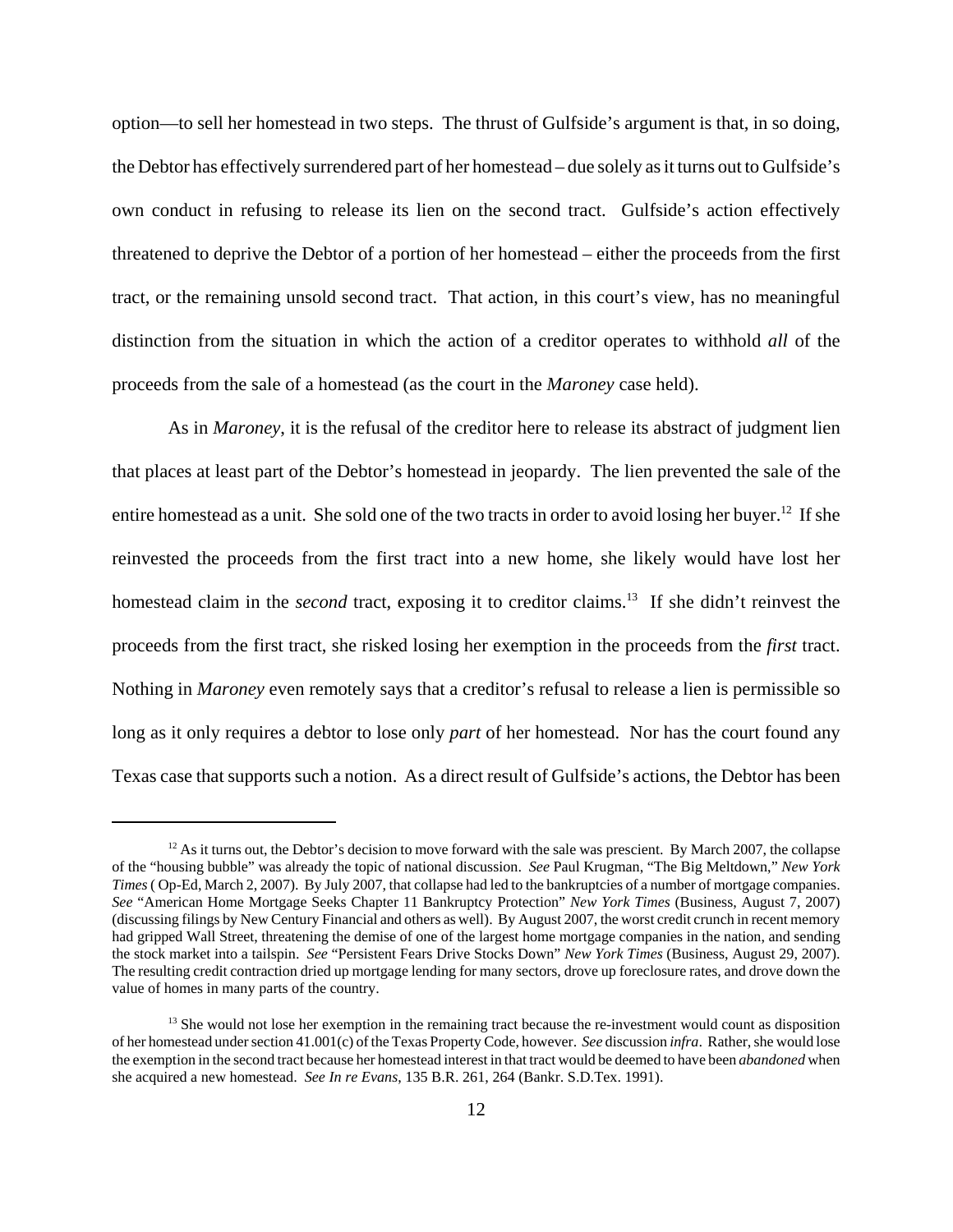deprived of her opportunity to enjoy the full benefits of the homestead guaranteed to her under the Texas Constitution. The court has no doubt concluding that the same court that issued the *Maroney* decision would similarly conclude that, at the very least, a tolling is appropriate in the two-tract context presented by the facts of this case.

But tolling may not even be necessary, because the Texas Property Code applies the six month re-investment period to the date of receipt of the proceeds from the disposition of the *homestead*, not to the disposition of some *portion* of the homestead. The Debtor is entitled to reinvest the proceeds of her entire *homestead*, which consisted of *both* tracts—not just one. Until the Debtor received the proceeds from the sale of *both* tracts of land comprising her homestead, her opportunity to re-invest the proceeds does not even begin. In other words, the six month period does not even begin to run until the debtor is finally able to complete the sale of the homestead – both tracts. That did not occur in this case until July 26, 2007.

The court finds as a matter of law that this latter ground is the better read of the homestead exemption in Texas, at least on the facts of this case, as it gives effect to the plain meaning of both the definition of a homestead as found in section 41.002(a) and the precise language relating to the disposition of proceeds from the sale of a "homestead" in section 41.001(c). *See* TEX. PROP.CODE,  $\S$ § 41.002(a), 41.001(c) (Vernon 2000).<sup>14</sup>

<sup>&</sup>lt;sup>14</sup> Importantly for this case, it is uncontroverted that the debtor had a buyer ready, willing and able to purchase the *entire* homestead as a single unit, and only the creditor's decision not to fully release its judgment lien prevented that sale from being consummated. A different case might be presented were a debtor who owns two tracts comprising a homestead to sell only one of those two tracts to a buyer with no intention to sell the second tract in the same transaction. Basic principles of abandonment of a homestead interest would probably come into play on those facts, causing the debtor to lose her homestead claim either to the proceeds (if not re-invested) or the remaining tract (if not further occupied as a homestead). *See, e.g., Morris v. Porter*, 393 S.W.2d 385, 388 (Tex.Civ.App. – Houston 1965, writ ref'd n.r.e.) (discussing abandonment principles and citing cases). While the court has expressed concern in this decision about creditors taking tactical advantage of the two-tract homestead situation, the court cautions here that debtors too may not take tactical advantage of the narrow rule espoused in this decision. The facts of this case established beyond serious doubt that the debtor had in fact tried to sell her *entire* homestead in a single transaction, but was prevented by the creditor's judgment lien from doing so. When a debtor cannot establish that base fact, the rule of law set out in this decision should not apply.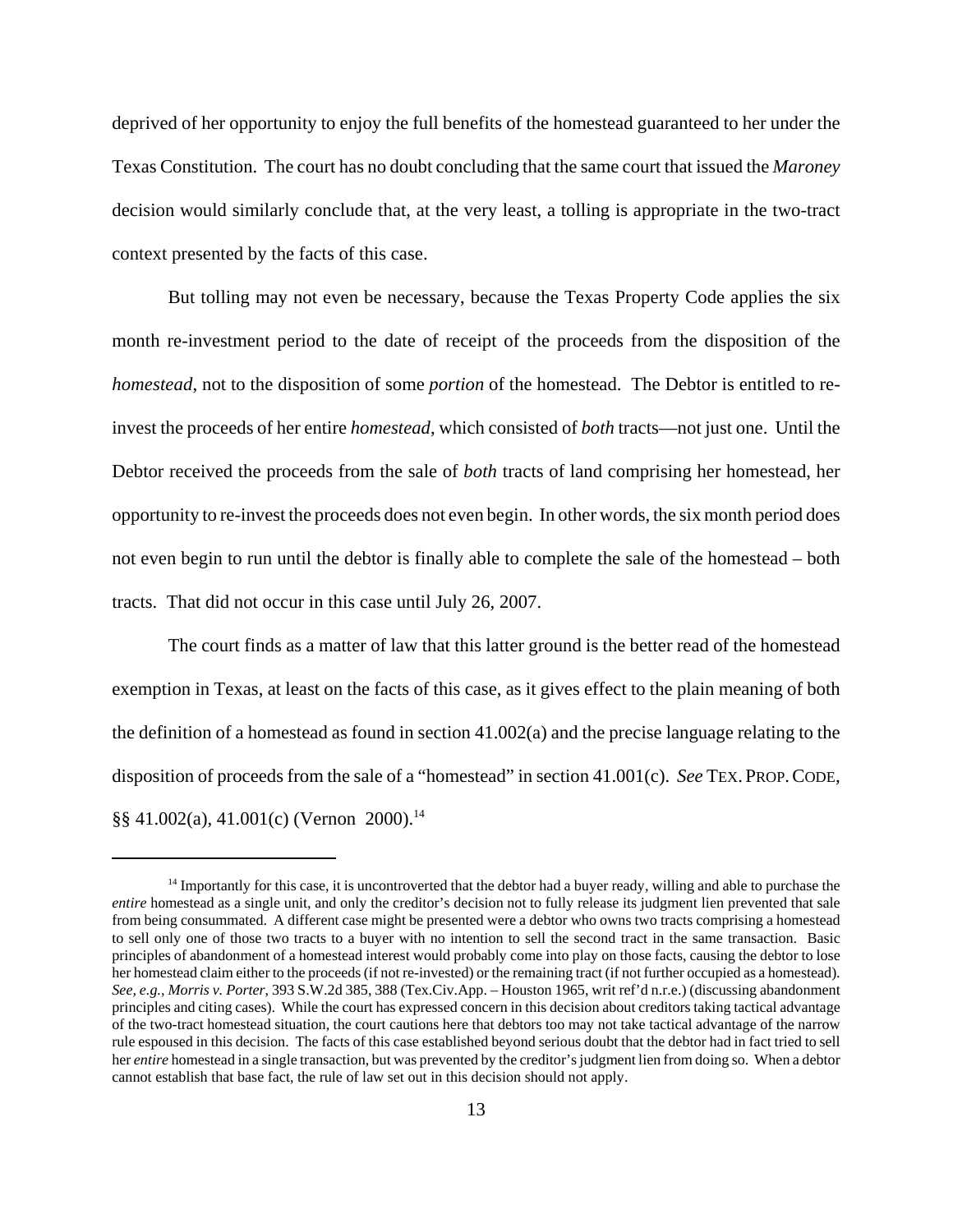Nonetheless, and in an abundance of caution, the court also concludes prophylactically that the six-month period specified in section 41.001(c) should be tolled (following *Maroney*) to assure that the Debtor has the opportunity to re-invest the proceeds from the sale of *both* tracts comprising her homestead to a date six months following the receipt of the proceeds from the second of the two homestead tracts, without fear whether the six month period under section 41.001(c) has run with regard to proceeds from the sale of the first tract. *See Maroney*, 619 S.W.2d, at 298. The sale of the second tract could not close until the court issued orders (1) deeming Gulfside's lien to be void; and (2) approving the sale of the second tract. The latter did not occur until July 26, 2007. Thus, to provide the Debtor with such an opportunity, the exemption period for the proceeds from the sale of the first tract is deemed tolled, effective the date of the filing of the Debtor's motion<sup>15</sup> until a date six months following the debtor's receipt of the proceeds from the sale of the second tract. That date is January 26, 2008. *See In re Malone*, 201 B.R. 175, 176 (Bankr. W.D.Tex. 1996) (explaining how the "six months" specified in section  $41.001(c)$  is to be calculated).<sup>16</sup>

As a final note, Gulfside contends that its refusal to release the lien as to the second tract of land was made in good faith. That may be the case, but it matters little for our purposes here. The creditor's good faith belief that the debtor's homestead claim on the second tract might not be valid is irrelevant to the question whether the six month period in section section 41.001(c) should be

<sup>&</sup>lt;sup>15</sup> The debtor who files the motion has only limited control over when such a motion might be heard – especially when the motion is opposed by the very party seeking to take advantage of the continued passage of time. The appropriate means for assuring the debtor is not punished either by the court's own docketing needs or the delay occasioned by the creditor's opposition is to assure that the tolling order be effective as of the date of the filing of the motion.

<sup>&</sup>lt;sup>16</sup> While the Fifth Circuit held in *Zibman* that an intervening bankruptcy petition does not freeze the six month exemption period for proceeds from the sale of a homestead, the court in *Zibman* at least acknowledged that tolling of the exemption period is distinguishable from the freeze that was requested by the debtors in that case. *See Zibman v. Tow (In re Zibman*), 268 F.3d 298, 304-05 n.30 (5<sup>th</sup> Cir. 2001). In this case, the Debtor claims that the exemption period should be tolled due to the inequitable conduct of Gulfside. In *Zibman*, the debtors claimed that the exemption was frozen in time as a result of the mere filing of their bankruptcy petition.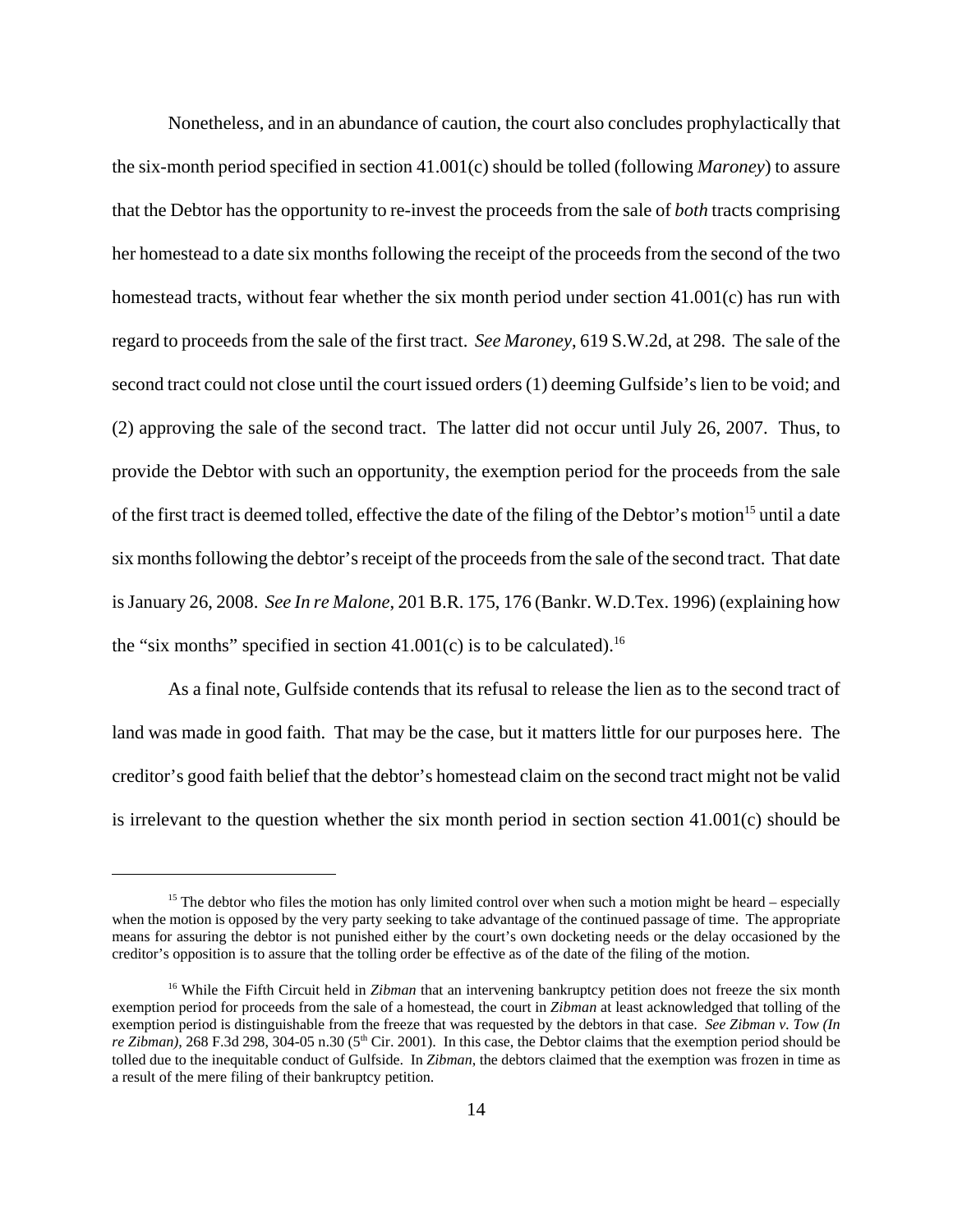tolled. As the court in *Maroney* held, a court should toll the exemption period of section 41.001(c) where a debtor has been deprived of her opportunity to reinvest the proceeds from the sale of her homestead by virtue of the *fact* of the creditor's assertion of its lien and the *fact* that that assertion could only be resolved by the intervention of a court. *See Maroney*, 619 S.W.2d at 297-98. The court in *Maroney* had no particular occasion to challenge the *bona fides* of the creditor's claim in that case, and the court has no particular reason to challenge the *bona fides* of the creditor's claim in this case either. However, for so long as the proceeds from the sale of a homestead are tied up—whether by a title company or by a Hobson's choice created by the creditor—in such a way that only judicial intervention can resolve the problem, then the creditor should not, in equity, be able to reap an unwarranted benefit from its own position (regardless the *bona fides* of that position), to wit, depriving the debtor of all or any part of her homestead interest by the *fiat* of the passage of time needed to resolve the dispute put into play by the creditor's own legal position. For so long as the dispute remains unresolved, the debtor could not be expected to re-invest proceeds – especially when doing so would all but have required her to give up part of her homestead just to make sure she acted within six months. The creditor's legal position, regardless its motivation, should not result in a windfall to the creditor, especially when that windfall is the destruction of a Texas debtor's homestead rights. *See generally Gillis v. Gillis*, 435 S.W.2d 171, 174 (Tex.Civ.App. – Ft. Worth 1968, writ dism'd) (equity does not allow the imposition of a statute or legal rule to be used as an instrument to accomplish injustice); *Barr v. Thompson*, 350 S.W.2d 36, 42 (Tex.Civ.App. – Dallas, 1961) ("Equity looks to the substance and not the shadow, to the spirit and not the letter. It seeks justice rather than technicality, truth rather than evasion, common sense rather than quibbling. Equity abhors technical rules and restrictions. A court of equity will depart from rigid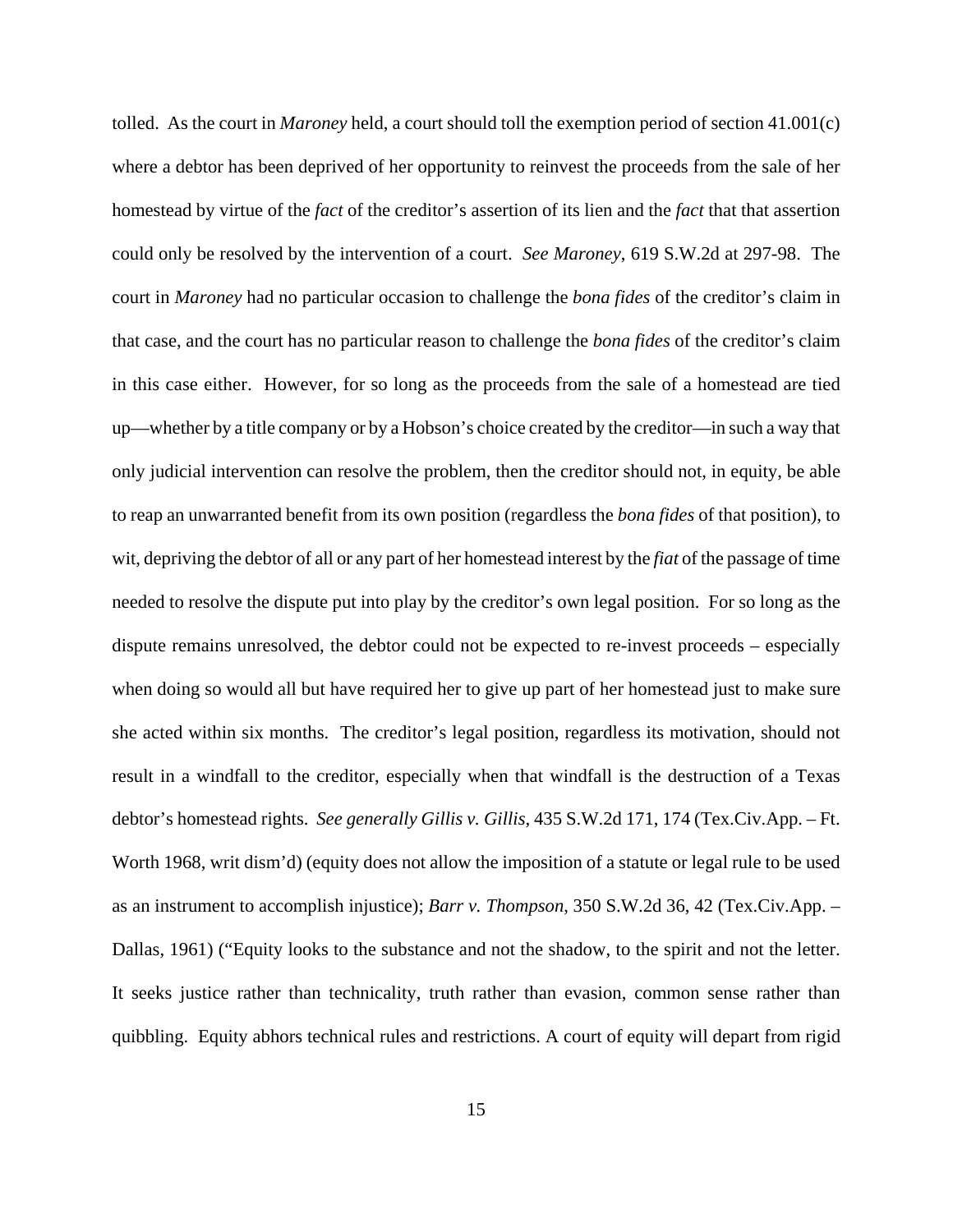rules of law whenever it is necessary to accomplish the ends of justice."); *Jones v. Jimmerson*, 302 S.W.2d 161, 168 (Tex.Civ.App. – Texarkana, 1957, writ ref'd n.r.e.) (a right cannot arise to anyone out of his own wrong); *see also Swoboda v. Wilshire Credit Corp*., 975 S.W.2d 770, 779 (Tex.App. – Corpus Christi, 1998) (in context of running of statute of limitations, well-established rule in Texas is that, when a person is prevented from exercising a legal remedy by the pendency of a legal proceeding, the time during which he is so prevented should not be counted against him). It does not matter *why* the debtor was denied the opportunity to reinvest without penalty (at least in terms of motive of the creditor). It only matters *that* the debtor was denied the opportunity to reinvest without penalty by the pendency of the creditor's abstract of judgment.

Thus, a creditor is certainly free to challenge a debtor's homestead claim. However, the creditor is *not* free, by the fact of that challenge alone, to obtain a windfall in the form of a debtor's losing all or part of her homestead by the passage of time occasioned by the creditor's challenge – redounding to the benefit of the creditor asserting the very judgment lien that prevented timely disposition of the proceeds of sale. If a creditor wishes to mount such a challenge, well and good. But when the resolution of that challenge takes longer than the six months provided in to the debtor in section 41.001(c), the creditor should not be permitted to obtain a *de facto* "win" on its challenge solely due to how long it takes to resolve the challenge. That is what Gulfside effectively demands in this case, and neither the *Maroney* court nor this court permit such an inequitable outcome. The challenge may be made in good faith – but the demand that the clock still run on the debtor while the challenge awaits resolution is most certainly *not* in good faith. Equity must intervene to maintain the status quo until the challenge can be resolved, just as equity intervened in *Maroney*.